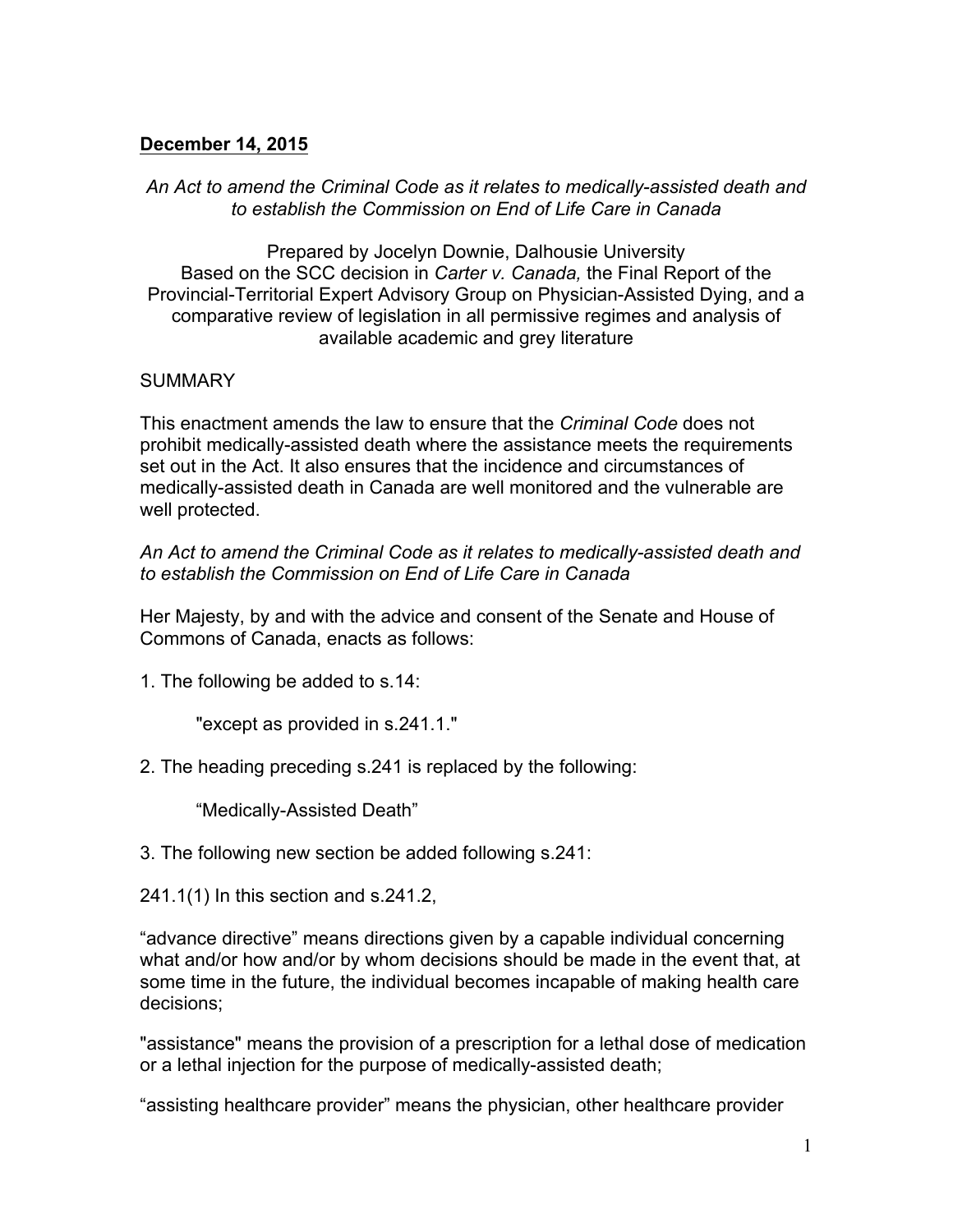acting under the direction of a physician, or nurse practitioner who is asked to provide assistance with death to a person seeking medically-assisted death;

"capable" means able to understand the subject-matter in respect of which a decision must be made and able to appreciate the consequences of that decision or lack of a decision, and "capacity" has a similar meaning as the context requires;

"Commission" means the Commission on End of Life Care in Canada;

"consulting healthcare provider" means a healthcare provider who is qualified by specialty or experience to form a professional opinion about the matter on which he has been consulted and who is not the assisting or reviewing healthcare provider;

"end of life care" means withholding or withdrawal of potentially life-sustaining care, palliative sedation, medically-assisted death, and palliative care;

"euthanasia" means the intentional ending of the life of a person, by another person, in order to relieve the first person's suffering;

"grievous" means very severe or serious;

"healthcare provider" means a regulated health professional;

"insured person" means a person who is lawfully entitled to receive publiclyfunded health services without charge in Canada;

"irremediable" means cannot be alleviated by means acceptable to the person;

"mature minor" means a person under the age of majority who has capacity to make an informed decision about medically-assisted death and sufficient independence to make a voluntary decision;

"medically-assisted death" means medically-assisted suicide and voluntary euthanasia that is performed by a physician, other healthcare provider acting under the direction of a physician, or nurse practitioner;

"medically-assisted suicide" means the act of intentionally ending one's life with the assistance of a physician, other healthcare provider acting under the direction of a physician, or nurse practitioners;

"Minister" means the Minister of Justice of Canada;

"palliative care" means care provided to people of all ages who have a lifelimiting illness, with little or no prospect of cure, and for whom the primary treatment goal is quality of life. The care is aimed at alleviating suffering – physical, emotional, psychological, or spiritual – rather than curing. It aims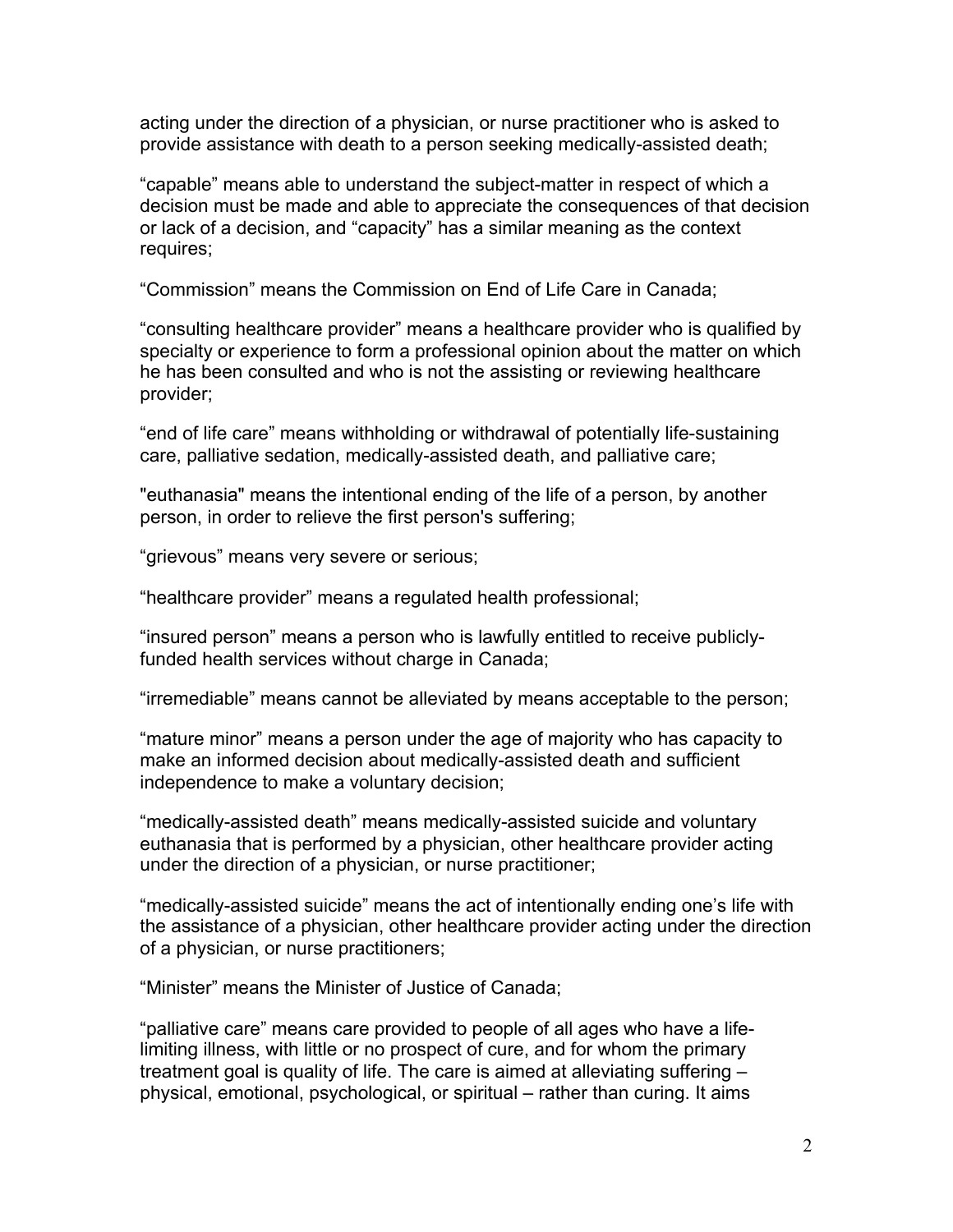neither to hasten nor to postpone death, but affirms life and regards dying as a normal process. It recognizes the special needs of patients and families at the end of life, and offers a support system to help them cope;

"palliative sedation" means the intentional administration of deep and continuous sedation combined with the withholding or withdrawal of artificial hydration and nutrition where the purpose is to alleviate suffering where this will not, or may but is not certain to, shorten the life of the person;

"patient" means an individual under the care of a healthcare provider;

"patient information form" means the form prescribed by the Commission to gather demographic data and reasons for seeking medically-assisted death;

"physician" means a medical practitioner as defined in the legislation of the province or territory in which the assistance is provided;

"potentially life-shortening symptom relief" means the administration of drugs designed for symptom relief in dosages which the healthcare provider knows may but are not certain to hasten death where the healthcare provider's intention is to ease suffering;

"potentially life-sustaining care" means care that has the potential to sustain the life of a person including but not limited to, health care and oral and artificial hydration and nutrition;

"request" means something asked for by a person orally or in writing;

"Regional Review Committee" means a committee established by the Commission to retrospectively review all cases of medically-assisted death to determine compliance with this Act;

"reviewing healthcare provider" means the healthcare provider who is asked to provide a second opinion as to whether the person seeking medically-assisted death has met the criteria for access to medically-assisted death;

"voluntary euthanasia" means euthanasia performed in accordance with the wishes of a competent individual where those wishes have been made known through a valid declaration.

"withdrawal of potentially life-sustaining care" means intentionally ceasing care that has the potential to sustain a persons' life;

"withholding of potentially life-sustaining care" means intentionally refraining from commencing care that has the potential to sustain a person's life.

*No offence where conditions and requirements met*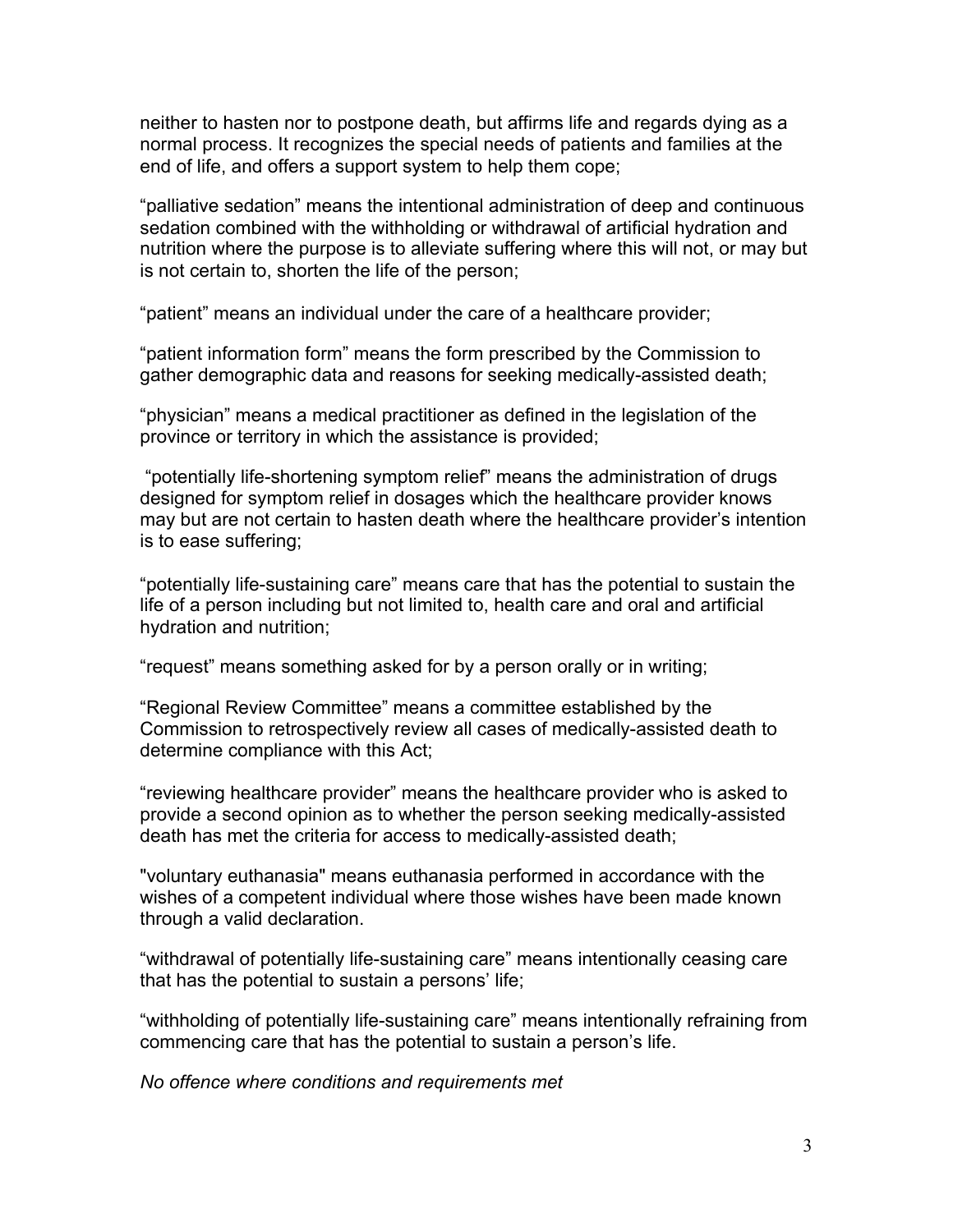(2) No physician, other healthcare provider acting under the direction of a physician, or nurse practitioner is guilty of an offence under this Act where the physician, other healthcare provider acting under the direction of a physician, or nurse practitioner provides palliative sedation to a patient with a valid consent from the patient (if competent or through a valid advance directive if incompetent) or the patient's statutory substitute decision-maker (if incompetent and without a valid advance directive).

(3) No physician, other healthcare provider acting under the direction of a physician, or nurse practitioner is guilty of an offence under this Act where the physician, other healthcare provider acting under the direction of a physician, or nurse practitioner provides potentially life-shortening symptom relief to a patient with a valid consent from the patient (if competent or through a valid advance directive if incompetent) or the patient's statutory substitute decision-maker (if incompetent and without a valid advance directive).

(4) No physician, other healthcare provider acting under the direction of a physician, or nurse practitioner is guilty of an offence under this Act where the physician, other healthcare provider acting under the direction of a physician, or nurse practitioner meets the requirements set out in sections [*numbers*] and where the physician, other healthcare provider acting under the direction of a physician, or nurse practitioner provides assistance to a person who:

- (a) is an insured person;
- (b) has a grievous and irremediable medical condition (including an illness, disease or disability) that is causing enduring suffering that is intolerable to the individual based on their assessment of their personal circumstances; and
- (c) has personally given a clear and valid consent to medically-assisted death.

i) A clear consent under this section is one made through a valid declaration of the request for medically-assisted death that is in force.

- a) In order to be valid, a declaration shall be on a Form prescribed by the Commission, in writing, dated and signed by the patient and in the presence of a witness who shall also sign or, where the patient is physically unable to sign, by a person who is not a relative of the patient on behalf of the patient at the patient's direction and in the patient's presence, and in the presence of a witness who shall also sign.
- b) A valid declaration may be made prior to the onset of the enduring intolerable suffering.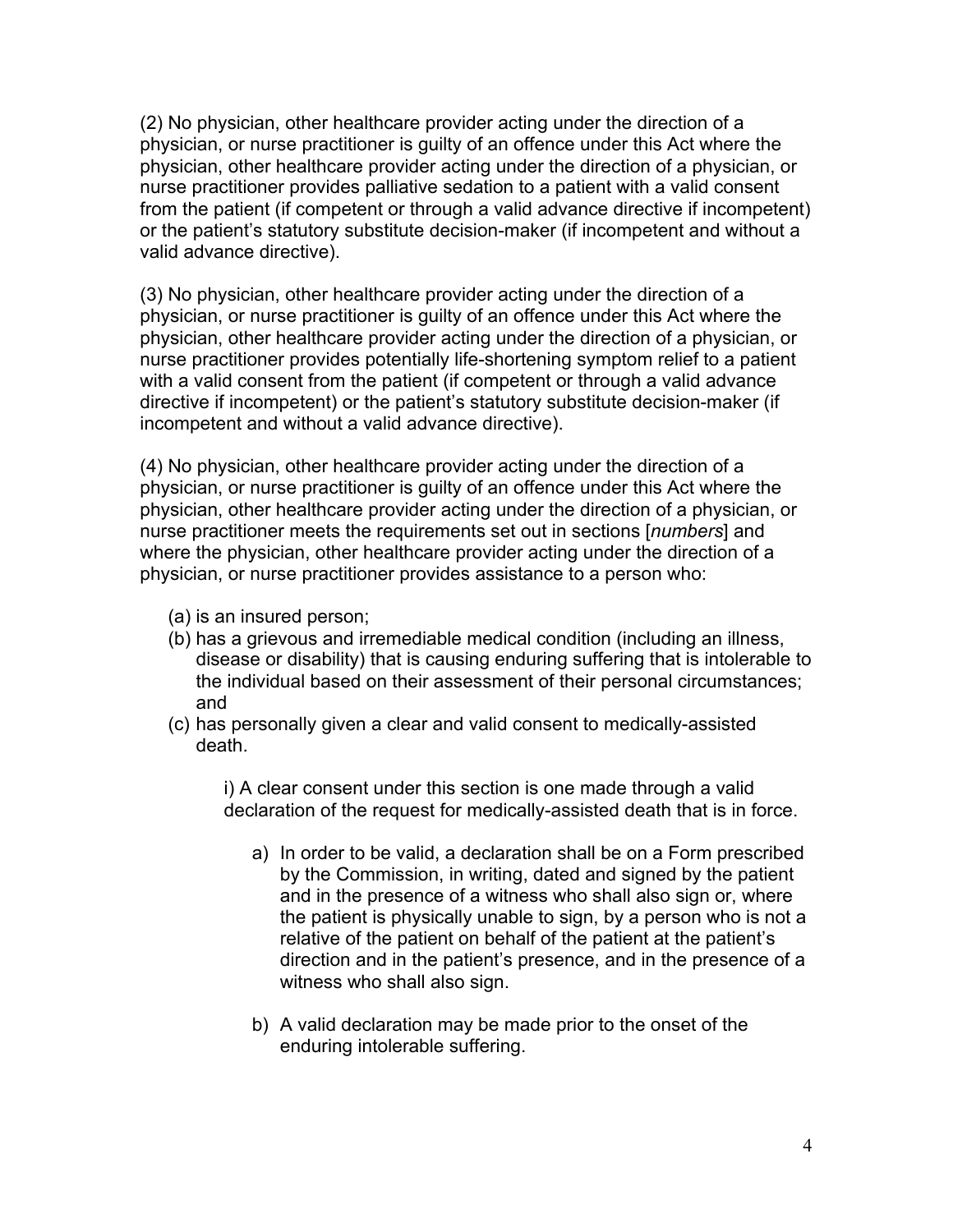- c) If completed before the onset of enduring intolerable suffering, the declaration must clearly stipulate the conditions or symptoms which the patient considers constitute enduring intolerable suffering.
- d) The declaration shall come into force after being signed by the assisting healthcare provider, the patient making the declaration, and the witness.
- e) The declaration shall cease to be in force if it has been revoked. The following conditions apply to revocations:
	- i) only the patient who made the declaration can revoke it;
	- ii) a patient may revoke a declaration at any time;
	- iii) a written, oral, or other indication or withdrawal of consent is sufficient to revoke the declaration; and
	- iv) in the event of a declaration being revoked, the assisting healthcare provider shall ensure that a note recording its revocation is made clearly on the declaration that is in the patient's medical record.
- b) A valid consent under this section is:
	- i) free from coercion and undue influence;
	- ii) informed, in particular with respect to the diagnosis, prognosis for the illness, the consequences of the request being respected, the feasible alternative treatments including, but not limited to, comfort care, palliative or hospice care, symptom relief, and palliative sedation and the right to revoke the request at any time; and
	- iii) made by an individual capable at the time of making the declaration.

Required assessments

(5) Before providing medically-assisted death, the assisting healthcare provider shall:

- (a) have reviewed the patient's record and examined the patient;
- (b) be of the opinion (based on their own assessment of the patient or their own assessment of the patient in combination with the opinion of a consulting healthcare provider) that the patient has met all the criteria of section [*number*]
- (c) have discussed the patient's request with anyone the patient has nominated for such a discussion;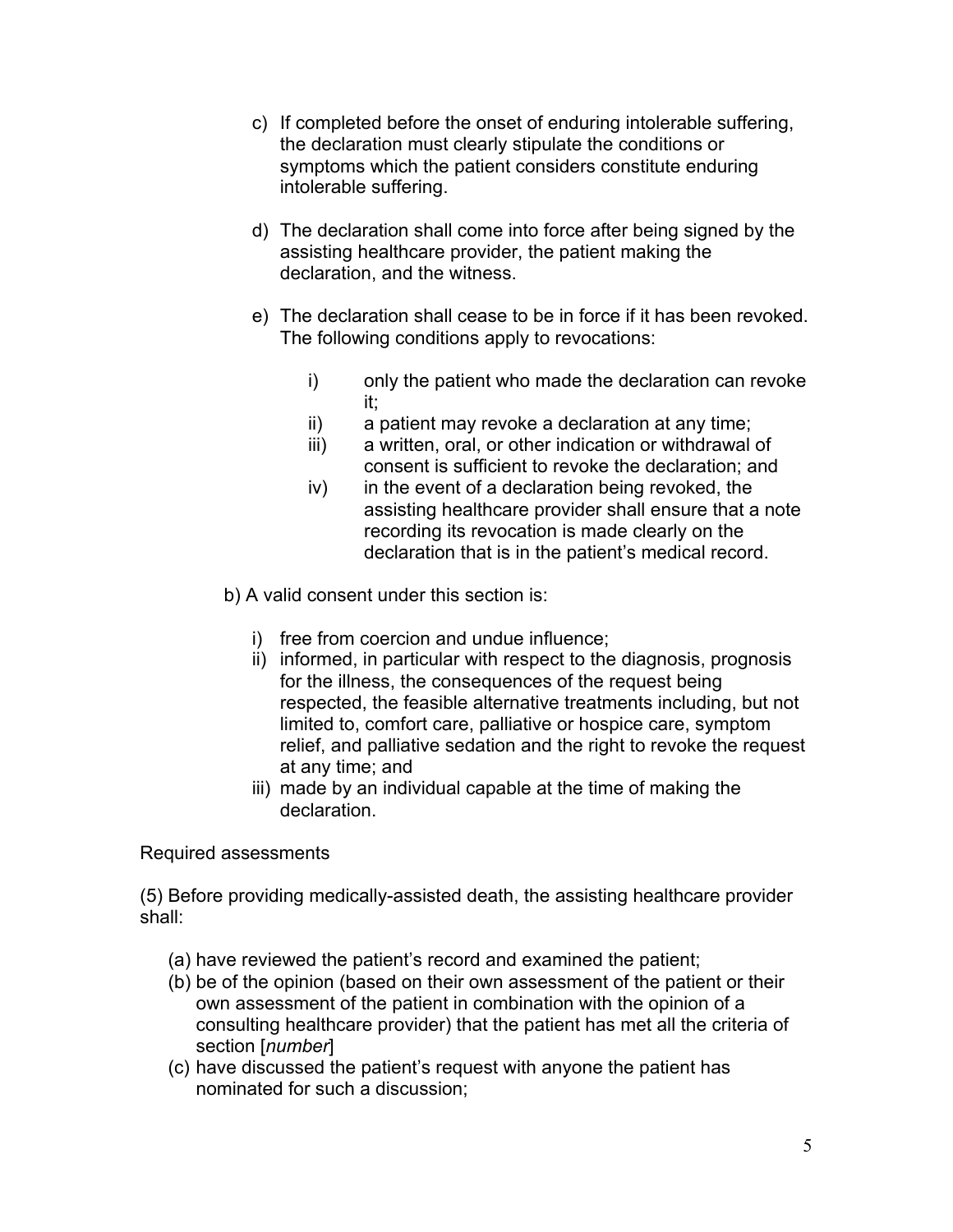- (d) have concluded that the patient has had the opportunity to discuss the request with the persons they wished to contact;
- (e) have obtained the opinion of a reviewing healthcare provider confirming that the criteria set out in section [*number*] have been met; and
- (f) have requested that the patient complete, or provide the information necessary for completion of, a Patient Information Form.

(6) The assisting healthcare provider may base his or her opinion on an examination of and communication with the patient conducted remotely.

# Second opinions

(7) The reviewing healthcare provider shall review the patient's record, examine the patient, and provide the second opinion in writing. Before providing the second opinion, the reviewing healthcare provider shall be of the opinion (based on their own assessment of the patient or their own assessment of the patient in combination with the opinion of a consulting healthcare provider) that the patient has met all the criteria of section [*number*].

(8) The reviewing physician, other healthcare provider acting under the direction of a physician, or nurse practitioners may base his or her opinion on an examination of and communication with the patient conducted remotely.

Failure to meet the conditions

(10) If the assisting healthcare provider determines that the conditions set out in sections *[numbers]* have not been met, the assisting healthcare provider shall inform the patient of the reasons for that determination. The patient is not precluded from seeking another assisting healthcare provider.

(11) If the reviewing healthcare provider determines that the conditions set out in sections [*numbers*] have not been met, the reviewing healthcare provider shall inform the patient and assisting healthcare provider of the reasons for that determination. The assisting healthcare provider is not precluded from seeking another reviewing healthcare provider.

# **Witnesses**

(12) The following persons cannot act as a witness for the purposes of this Act:

- a) a person who is a relative (by blood, marriage, or adoption);
- b) an employee (who is also a healthcare provider), owner, or operator of the organization or facility in which the patient making the request is receiving treatment, or a patient or resident;
- c) a healthcare provider who has been involved in the care of the patient; and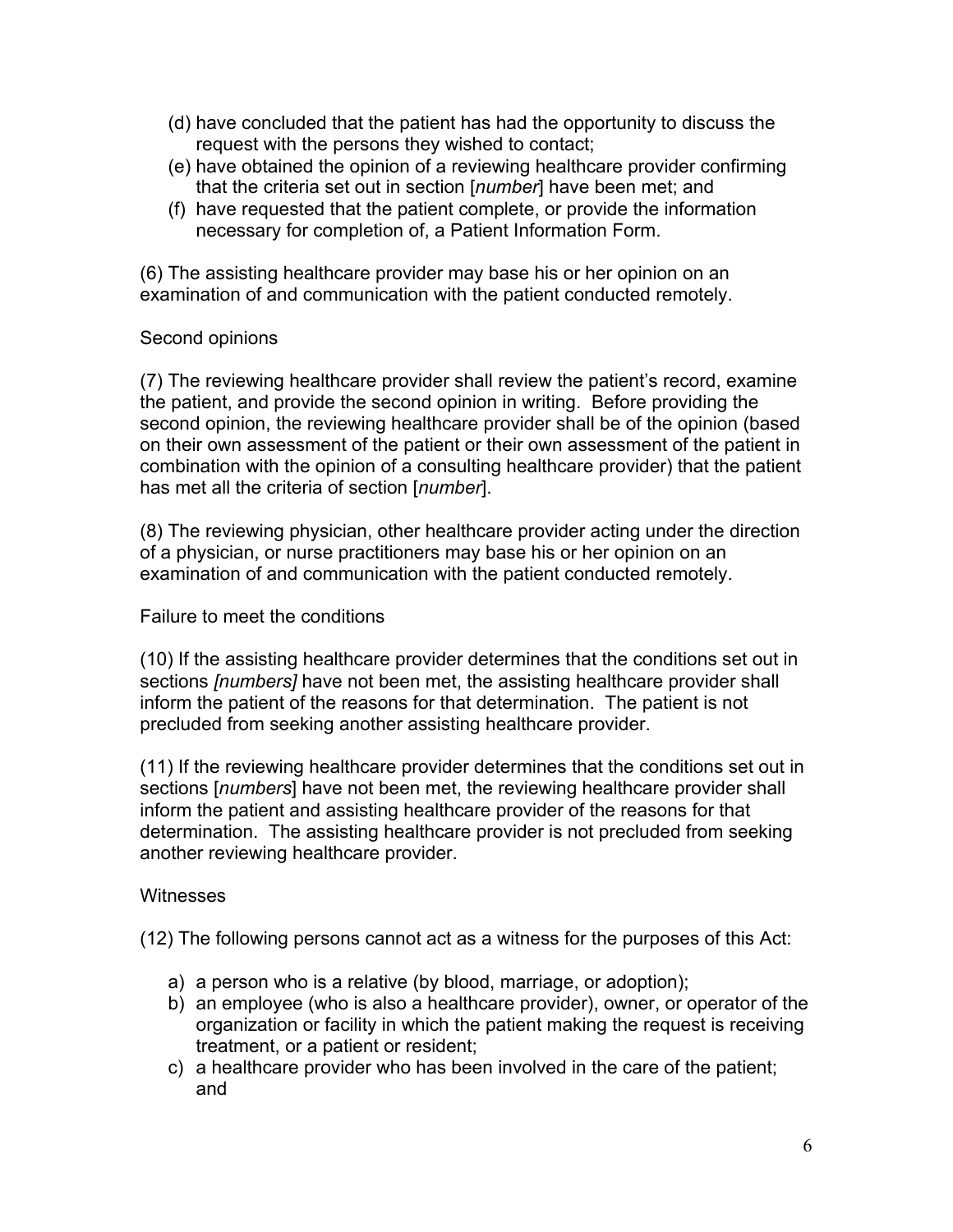d) someone at the time of acting as a witness entitled to any portion of the estate upon death under any will or by operation of law.

Time

(13) Health care providers performing functions under this section have a duty to perform these functions in a timely manner.

Immunity in criminal proceedings

(14) A person is immune from liability in criminal proceedings for acts or omissions in good faith and without negligence in providing or intending to provide medically-assisted death.

Consent of Attorney General

(15) A prosecution for an offence under this Act may not be instituted except with the consent of the Attorney General of Canada.

Notice to interested authorities

(16) The Commission may notify any interested authority, such as a professional licensing or disciplinary body established under the laws of Canada or a province or territory, of the identity of a person who is charged with an offence under this section or who there are reasonable grounds to believe may have acted in breach of any professional code of conduct or standard.

#### Offences and penalties

(17) A person commits an offence if he willfully falsifies or forges a declaration made under this Act with the intent or effect of causing the person's death. A person guilty of an offence under this subsection shall be liable, on conviction, to a fine not exceeding [*amount*].

(18) A witness commits an offence if he willfully puts his name to a statement he knows to be false. A person guilty of an offence under this subsection shall be liable on conviction to a fine not exceeding [*amount*].

(19) A person commits an offence if he willfully conceals or destroys a declaration or revocation made under this Act. A person guilty of an offence under this subsection shall be liable on conviction to a fine not exceeding [*amount*].

(20) A healthcare provider involved in the care of a person commits an offence if he takes any part whatsoever in assisting a person to die or in giving an opinion in respect of such a person, or acts as a witness if he has grounds for believing that he will benefit financially or in any other way as the result of the death of the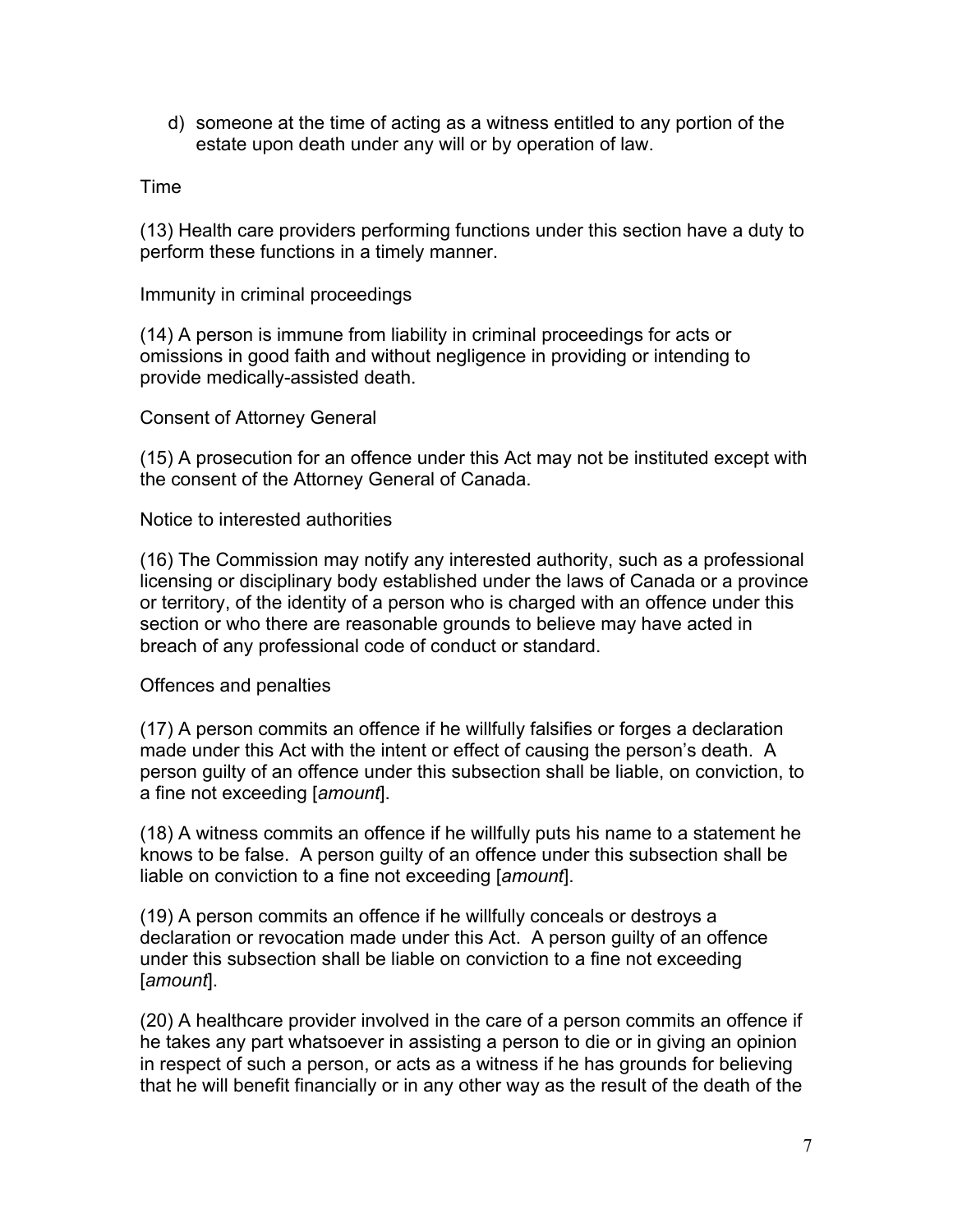person. A healthcare provider guilty of an offence under this subsection shall be liable on conviction to a fine not exceeding [*amount*].

Regulations of Governor in Council

(21) The Governor in Council may make regulations for carrying into effect the purposes and provisions of this Act and, in particular, may make regulations:

- (a) defining any word or expression used but not defined in this Act;
- (b) further defining or re-defining any word or expression defined in this Act;
- (c) respecting the giving of consent for medically-assisted death described in section [*number*];
- (d) respecting the creation and maintenance of records by any person in relation to an activity for which a declaration is required under section [*number]*;
- (e) respecting the establishment of the Regional Review Committee system;
- (f) empowering the Commission, in the manner set out in the regulations, to require any person described in sections [*numbers*] to provide to the Commission or Regional Review Committee any records that the person is required by the regulations to create or maintain, and any additional information related to the activity described in sections [*numbers*], and requiring that person to provide to the Commission or Regional Review Committee those records and that information within the time and in the manner set out in the regulations.

### Incorporation by reference

(22) The regulations may incorporate any document by reference, regardless of its source, either as it reads on a particular date or as it is amended from time to time.

### Documents in one language

(23) Where a document that is available in both official languages has been incorporated by reference as amended from time to time, an amendment to one language version of that document is not incorporated until the corresponding amendment is made to the other language version.

### Statutory Instruments Act

(24) A document does not become a regulation within the meaning of the Statutory Instruments Act merely because it is incorporated by reference.

Substantial similarity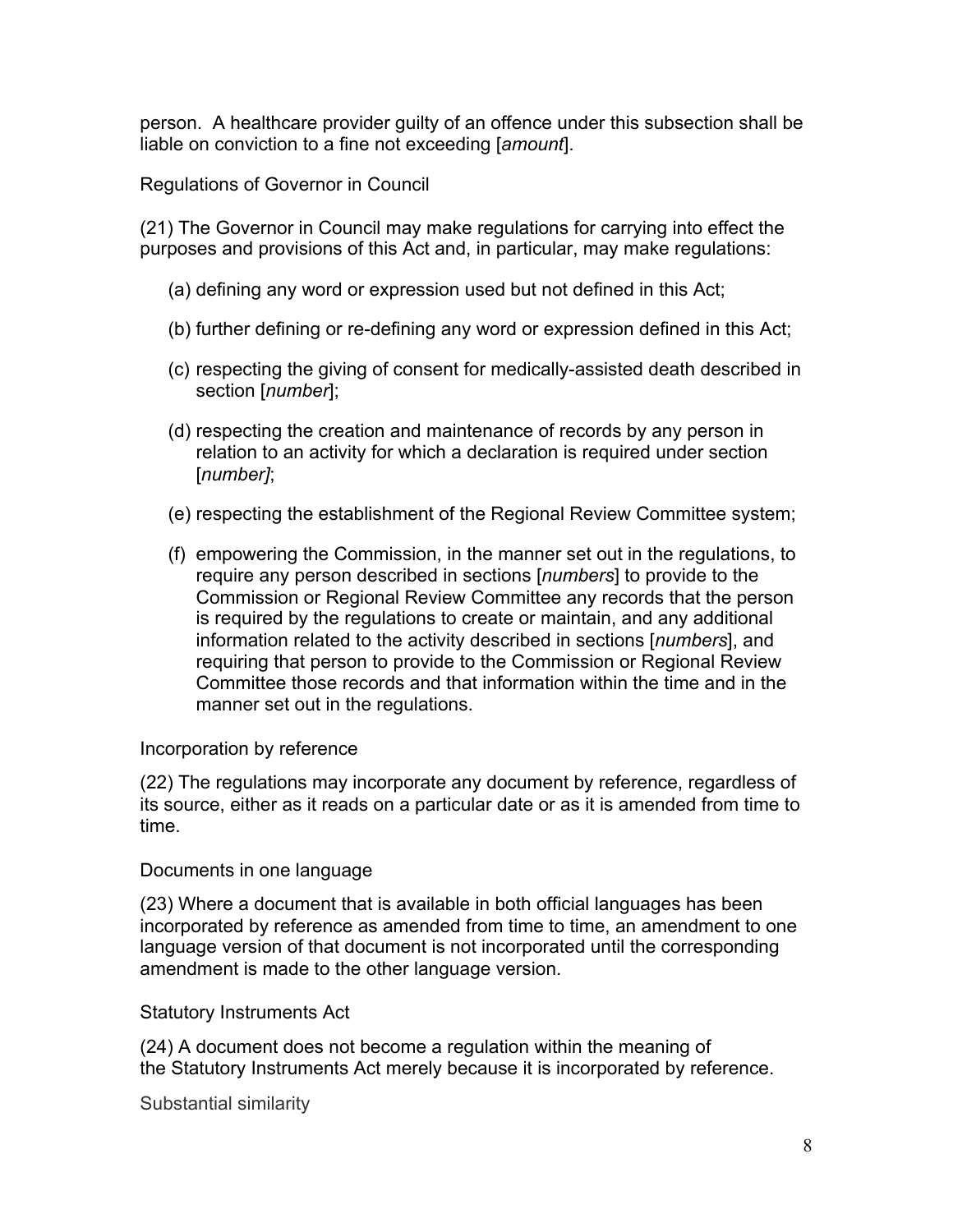(25) The Governor in Council may, by order, if satisfied that legislation of a province that is substantially similar to this Act and regulations under this Act applies to an organization, a class of organizations, an activity or a class of activities, exempt the organization, activity or class from the application of sections [numbers] in respect of the application of sections [numbers]

241.2 The Commission on End of Life Care in Canada is hereby established as a body corporate that may exercise powers and perform duties only as an agent of Her Majesty in right of Canada.

(1) The Objects of the Commission are:

- (a) setting policies and standards on the provision of and access to medicallyassisted death;
- (b) supporting the development and delivery of education on moral, legal, and clinical aspects of medically-assisted death to health care providers, legal professionals, and the public;
- (c) developing and managing a system of Regional Review Committees to retrospectively review all cases of medically-assisted death to determine compliance with this Act;
- (d) supporting the development and maintenance of a network of healthcare providers with nodes across the country to ensure support, consultation, and education for healthcare providers providing medically-assisted death and access to medically-assisted death for patients;
- (e) reporting to the public on medically-assisted death in Canada by generating and making available to the public an annual report on:
	- (i) activities of the Commission; and
	- (ii) information submitted to the Commission by Regional Review Committees;
- (f) conducting or commissioning research it deems necessary in accordance with relevant federal, provincial, and territorial law and policy;
- (a) soliciting the opinion of individuals or groups on any end of life care issue;
- (b) calling on outside experts to consult on any end of life care issue; and
- (c) making recommendations to the Minister about potential law and policy reform with respect to end of life care in Canada.
- (d) carrying out any other mandate given to it by the Minister.

(2) The Commission consists of a Chair and ten other Commissioners to be appointed by the Minister with at least the following distribution:

- a) Two members are to be physicians (one of which shall be from the palliative care community);
- b) Two members are to be persons with a law degree and expertise in health law;
- c) Two members are to be lay members of the public;
- d) One member is to be a nurse;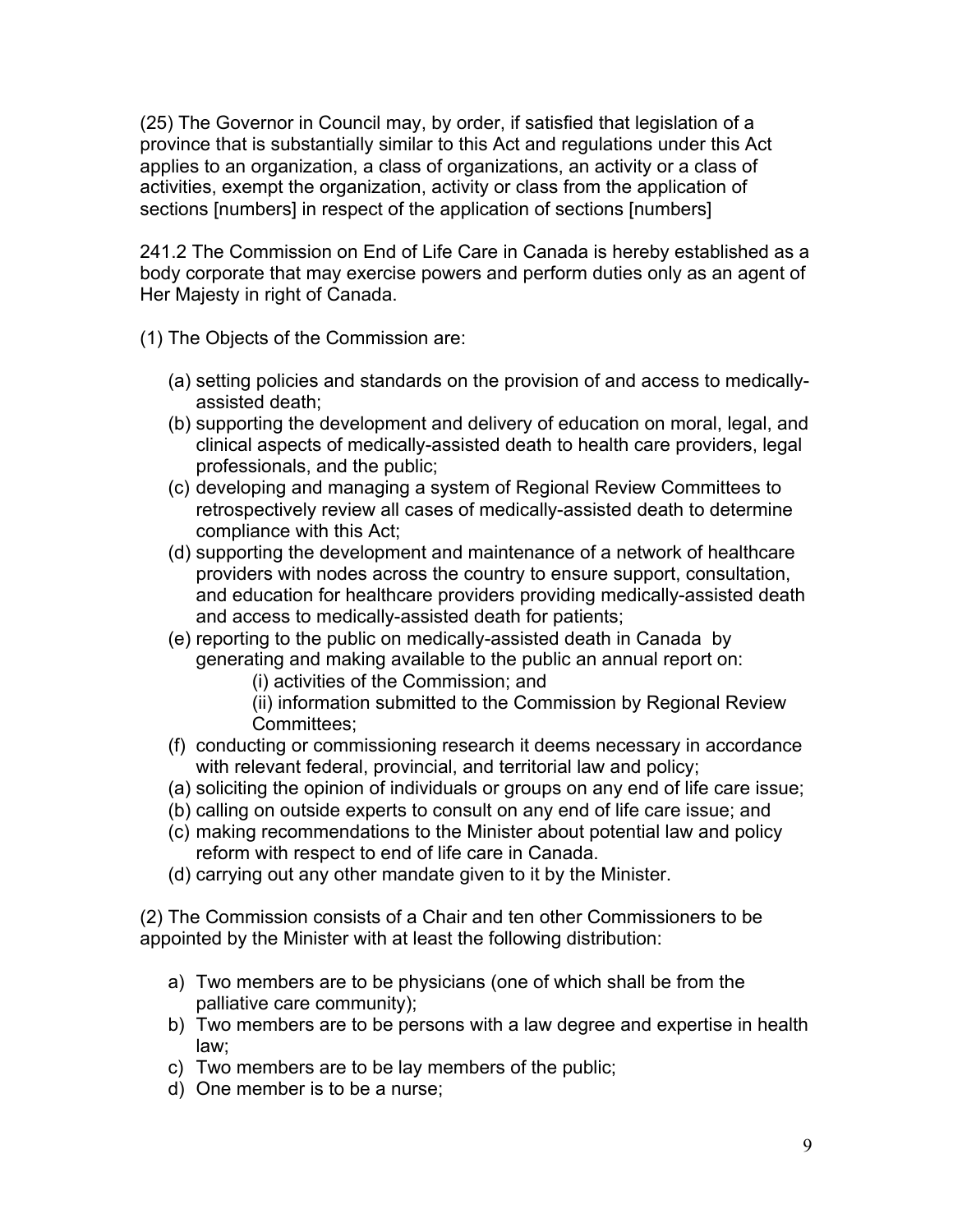- e) One member is to be a pharmacist;
- f) One member is to be health care ethics expert;
- g) One member is to be a health administrator.

(4) The Chair is the Chief Executive Officer of the Commission and presides at meetings of the Commission.

(5) The Chair is to be appointed by the Minister.

(6) The Commissioners shall elect one of themselves as Vice-Chair of the Commission.

(7) If the Chair is absent or unable to act, or if the office of Chair is vacant, the Vice-Chair has all the powers, duties and functions of the Chair.

(8) The Chair is to be paid the remuneration that is fixed by the Minister.

(9) The Commissioners, other than the Chair, are to be paid the fees that are fixed by the Minister.

(10) A Commissioner is entitled to be paid reasonable travel and living expenses incurred by the Commissioner while absent from the Commissioner's ordinary place of residence in the course of performing duties under this Act.

(11) The Commissioners may make by-laws respecting generally the conduct and management of the work of the Commission.

(12) The Chair and Commissioners are responsible for the overall management of the Commission and may, with the approval of the Minister, make by-laws for the regulation of its proceedings and generally for the conduct of its activities.

Order of Governor in Council

4. The provisions of this Act come into force on [*date*].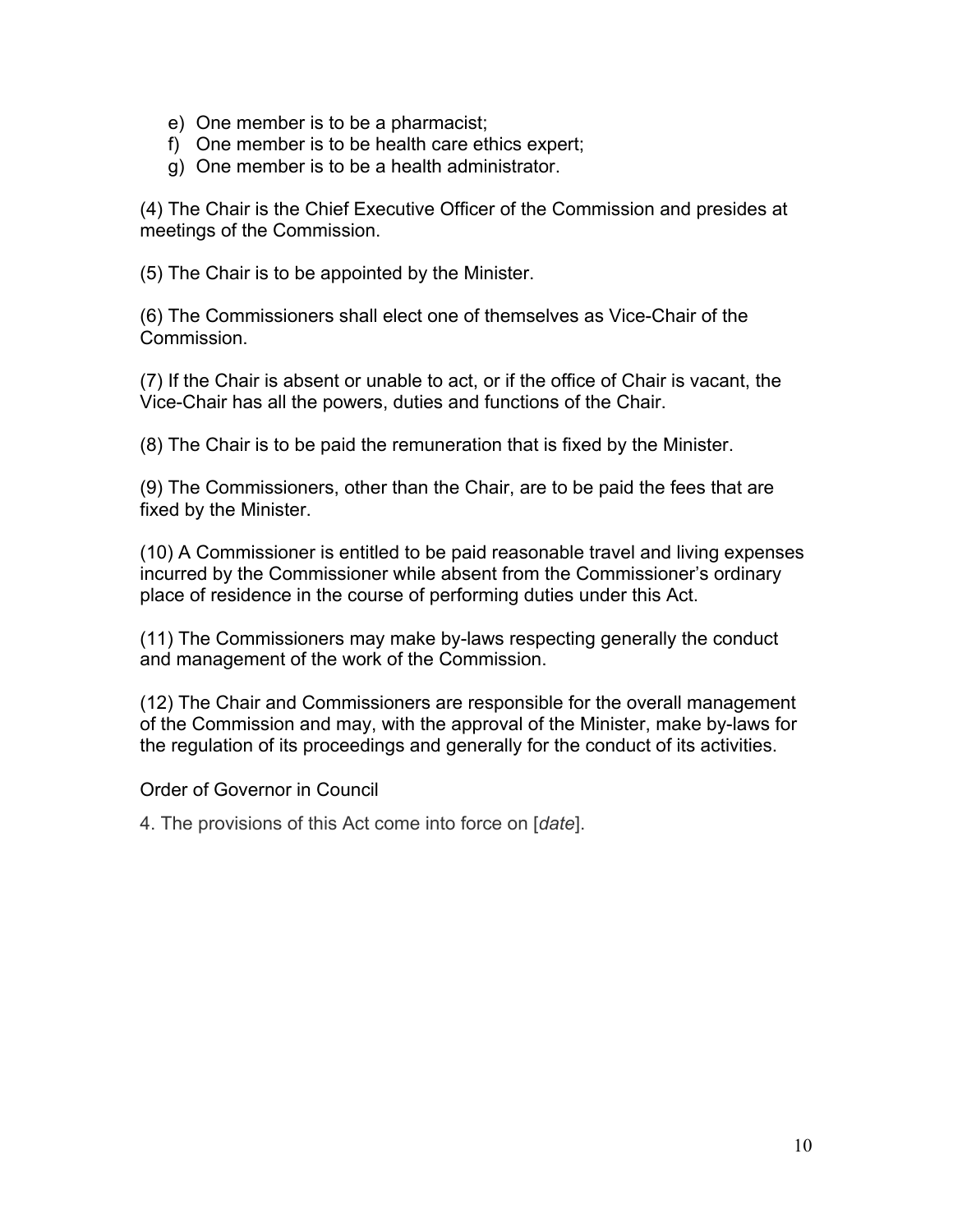### **Regulation pursuant to** *An Act to amend the Criminal Code as it relates to medically-assisted death and to establish the Commission on End of Life Care in Canada*

#### *Regional Review Committee System*

The Regional Review Committee system is hereby established. As many Committees as are required given the number of medically-assisted deaths each year shall be appointed by the Commission on End of Life Care in Canada.

The mandate of the Committees is to review all cases of medically-assisted death to determine compliance with this Act.

A Committee shall consist of four members, including one health law expert who also chairs the Committee, one physician, one expert on ethical or moral issues, and one public representative. A Committee shall also comprise alternate members from each of the categories mentioned in the first sentence.

The Chair, the members, and the alternate members shall be appointed by the Commission for a period of three years. They may be reappointed once for a period of three years.

The Chair, the members and the alternate members may tender their resignation to the Commission at any time.

The Chair, the members and the alternate members may be dismissed by the Commission on the grounds of unsuitability, incompetence, or other compelling reasons.

The Chair, the members and the alternate members shall be paid an attendance fee and a travel and subsistence allowance in accordance with current government regulations, insofar as these expenses are not covered in any other way from the public purse.

The members and alternate members of the Committee are obliged to maintain confidentiality with regard to all the information that comes to their attention in the course of their duties, unless they are required by a statute or regulation to disclose the information in question or unless the need to disclose the information in question is a logical consequence of their responsibilities.

A member of the Committee sitting to review a particular case shall disqualify her/himself if there are any facts or circumstances which could jeopardise the impartiality of his/her judgment. Any disqualified member shall be replaced by an alternate member.

The Committee shall adopt its findings by a simple majority of votes.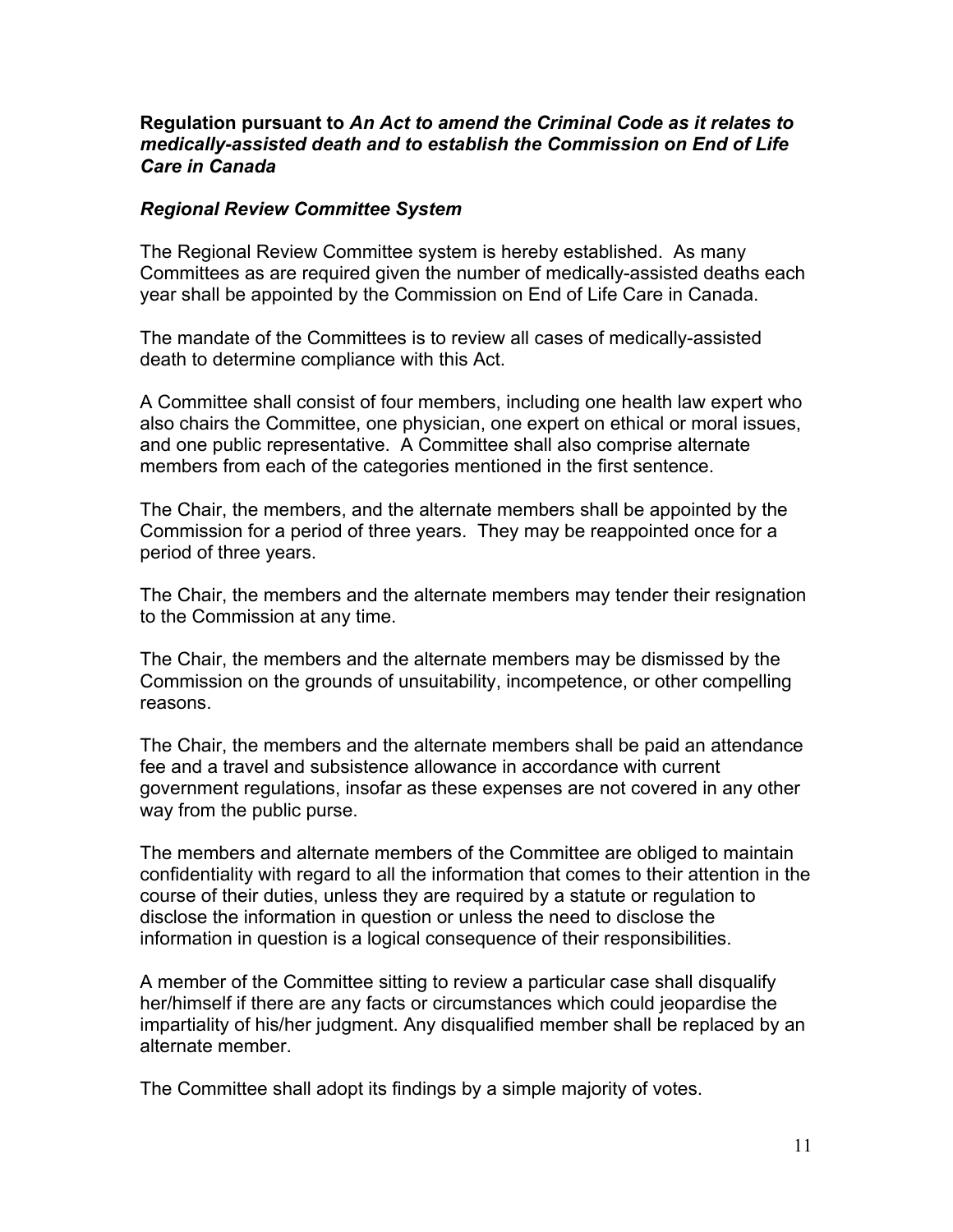The Committee may adopt findings only if all its members who reviewed the case have taken part in the vote.

The Committee may meet by videoconference.

The Chairs of the Regional Review Committees shall meet at least twice a year in order to discuss the methods and operation of the committees. A representative of the provincial/territorial prosecution services, the Colleges of Physicians and Surgeons, Nurses, and Pharmacists and Health Authorities shall be invited to attend these meetings. The Review Committees may invite representatives of any other organizations to attend these meetings.

Each Regional Review Committee shall review the documentation submitted by physicians, other healthcare providers acting under the direction of a physician, or nurse practitioners under section [*number*] to ensure compliance with *An Act to amend the Criminal Code as it relates to medically-assisted death and to establish the Commission on End of Life Care in Canada [the Act].* The Committee may request the assisting healthcare provider to supplement his report either orally or in writing, if this is necessary for a proper assessment of the case. The Committee may obtain information from any person, institution, or private facility with relevant information if this is necessary for a proper assessment of each case.

Where the Committee determines that the healthcare provider acted in compliance with the Act, the healthcare provider shall be informed and the file shall be closed. Where a physician, other healthcare provider acting under the direction of a physician, or nurse practitioner is thought to have potentially violated the Act or the *Criminal Code* or the professional standards for medicallyassisted death, the Regional Review Committee shall report this to the appropriate regulatory body for investigation and response under its professional self-regulatory powers. Any subsequent reporting by a regulatory body to the police shall follow the regulatory body's normal processes with respect to reporting suspected violations of provincial or federal legislation.

The Committee shall notify the assisting healthcare provider of its findings within six weeks of receiving the report referred to in section [*number*], giving reasons. This time limit may be extended once for a maximum of six weeks. The Committee shall notify the assisting healthcare provider accordingly.

Where the Committee determines that any other person or institution or private facility did not comply with the Act, it shall direct a report to the relevant authority.

Each Regional Review Committee shall conduct a yearly review of medical certificates of death in the region on which the manner of death was noted to be medically-assisted death. For any case not already reviewed under s. [*number*],